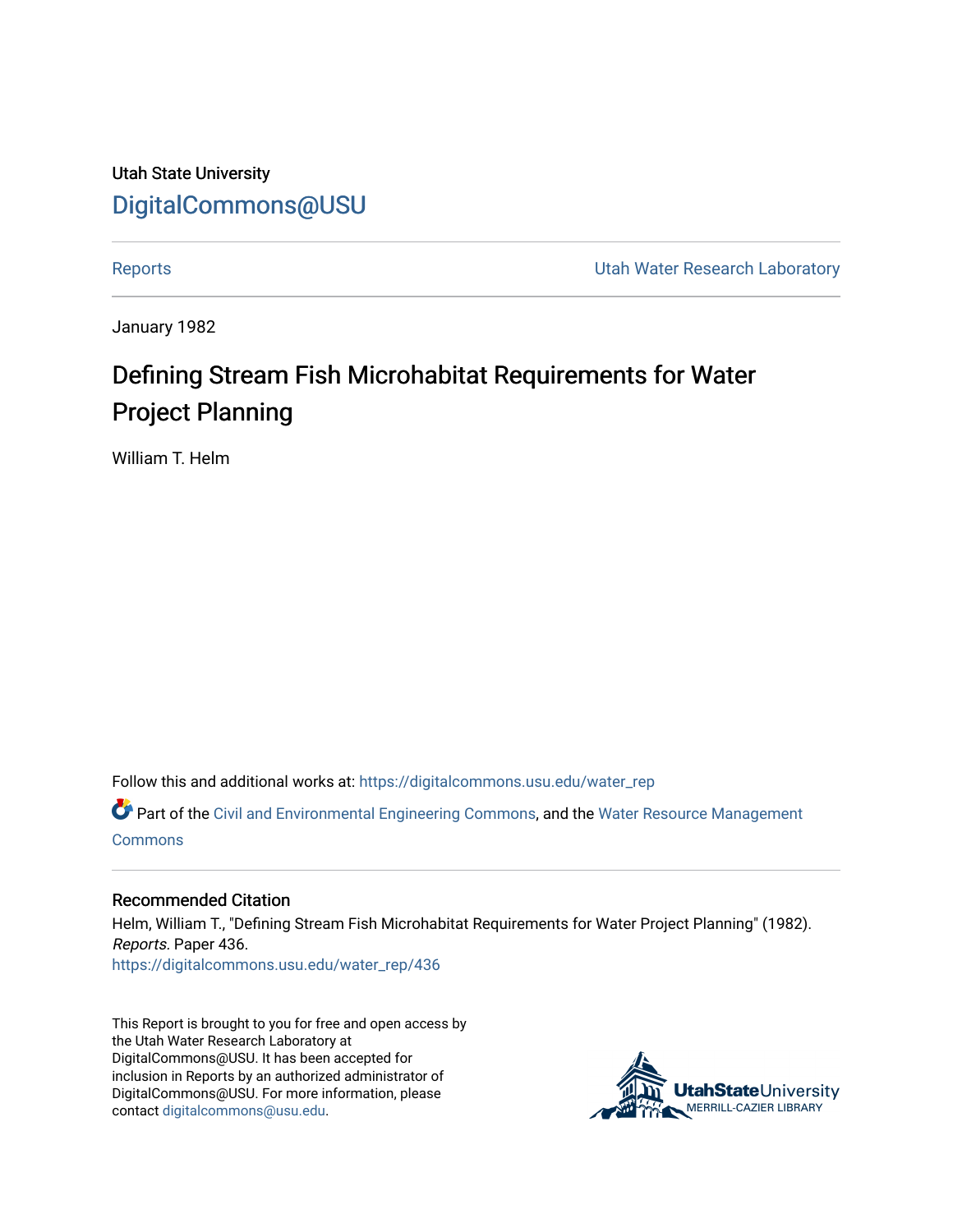### DEFINING STREAM FISH MICROHABITAT REQUIREMENTS FOR WATER PROJECT PLANNING

William T. Helm Associate Professor of Fisheries and Wildlife

### Research Project Technical Completion Report (B-177-UT)

## UTAH CENTER FOR WATER RESOURCES RESEARCH

AND THE

.ECOLOGY CENTER·

UTAH STATE UNIVERSITY

Prepared for

UNITED STATES DEPARTMENT OF THE INTERIOR



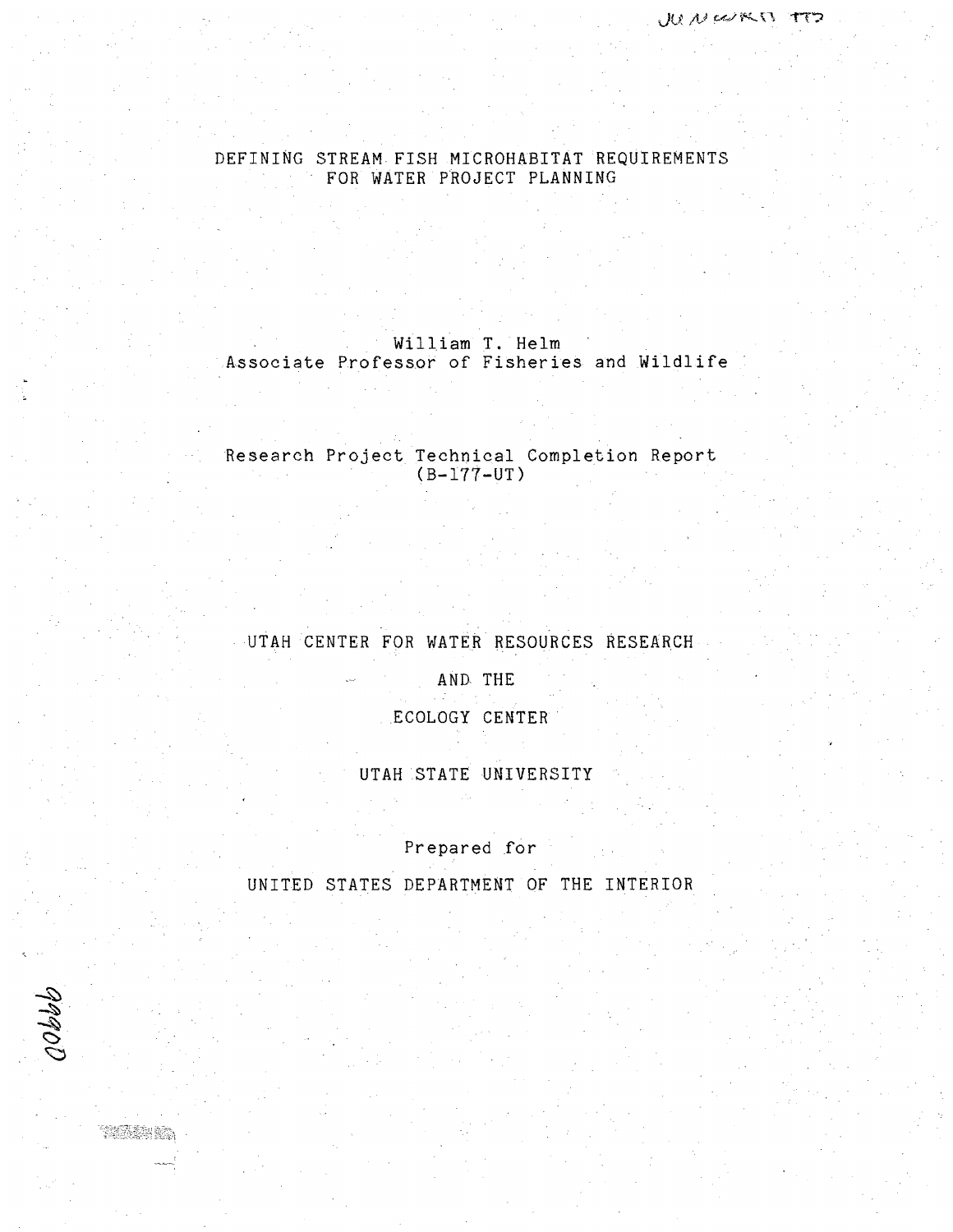# Defining Stream Fish Microhabitat Requirements for Water Project Planning

William **T.** Helm Associate Professor of Fisheries and Wildlife College of Natural Resources

#### Research Project Technical Completion Report

The work upon which this report is based was supported in part by federal funds provided by the United States Department of part by rederal runds provided by the onliced beates bepartment of Development Act of 1978 as amended, through annual cooperative program agreement number 14-34-0001-9140. This constitutes the final technical completion report for project B-177-UT.

Utah Center for Water Resources Research

and the

Ecology Center

Utah State University

Logan, Utah 84322

November 1982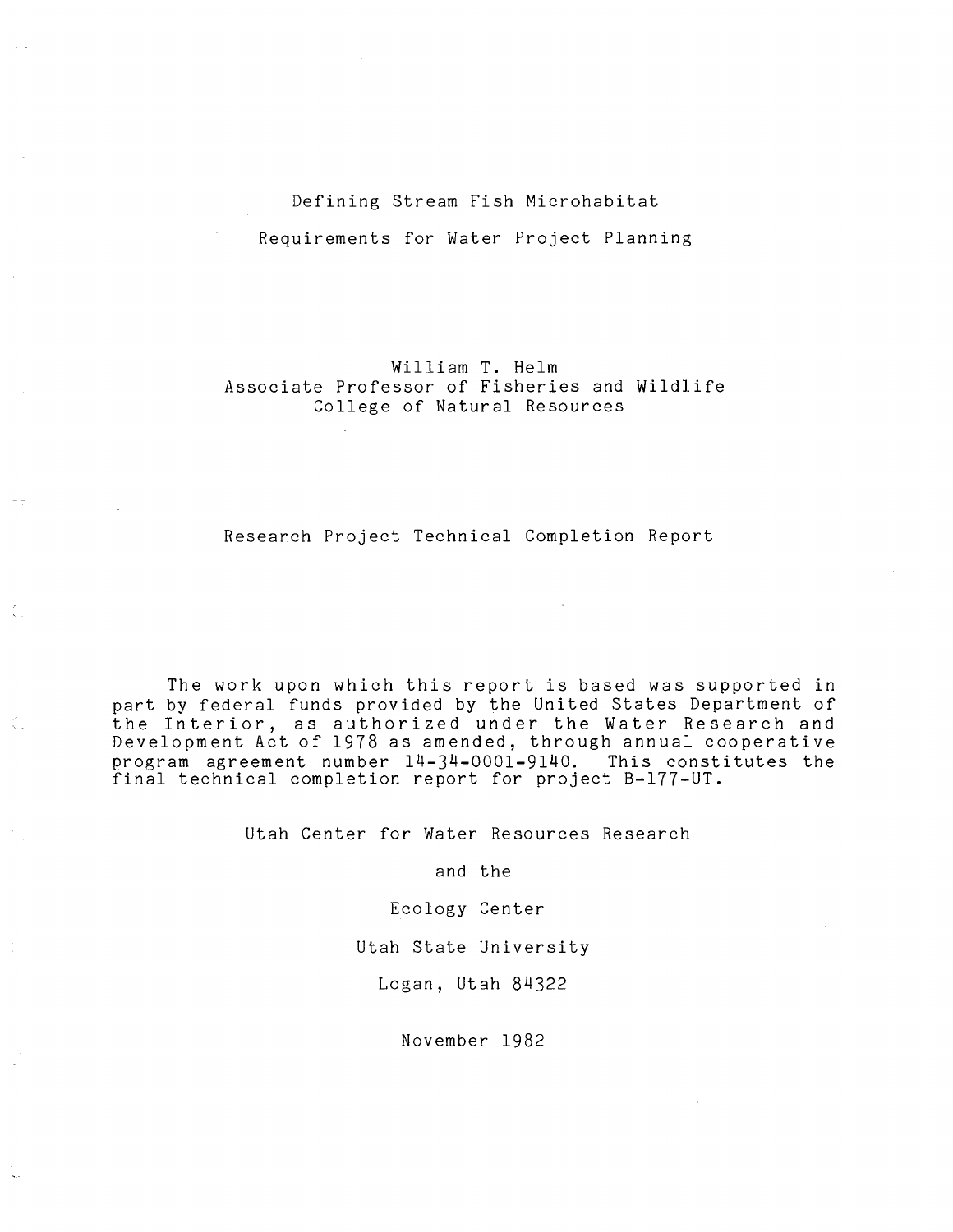Contents of this publication do not necessarily reflect the views and policies of the United States Department of the Interior, nor does mention of trade names or commercial products constitute their endorsement or recommendation for use by the United States Government.

 $\mathcal{L}^{(1)}$ 

i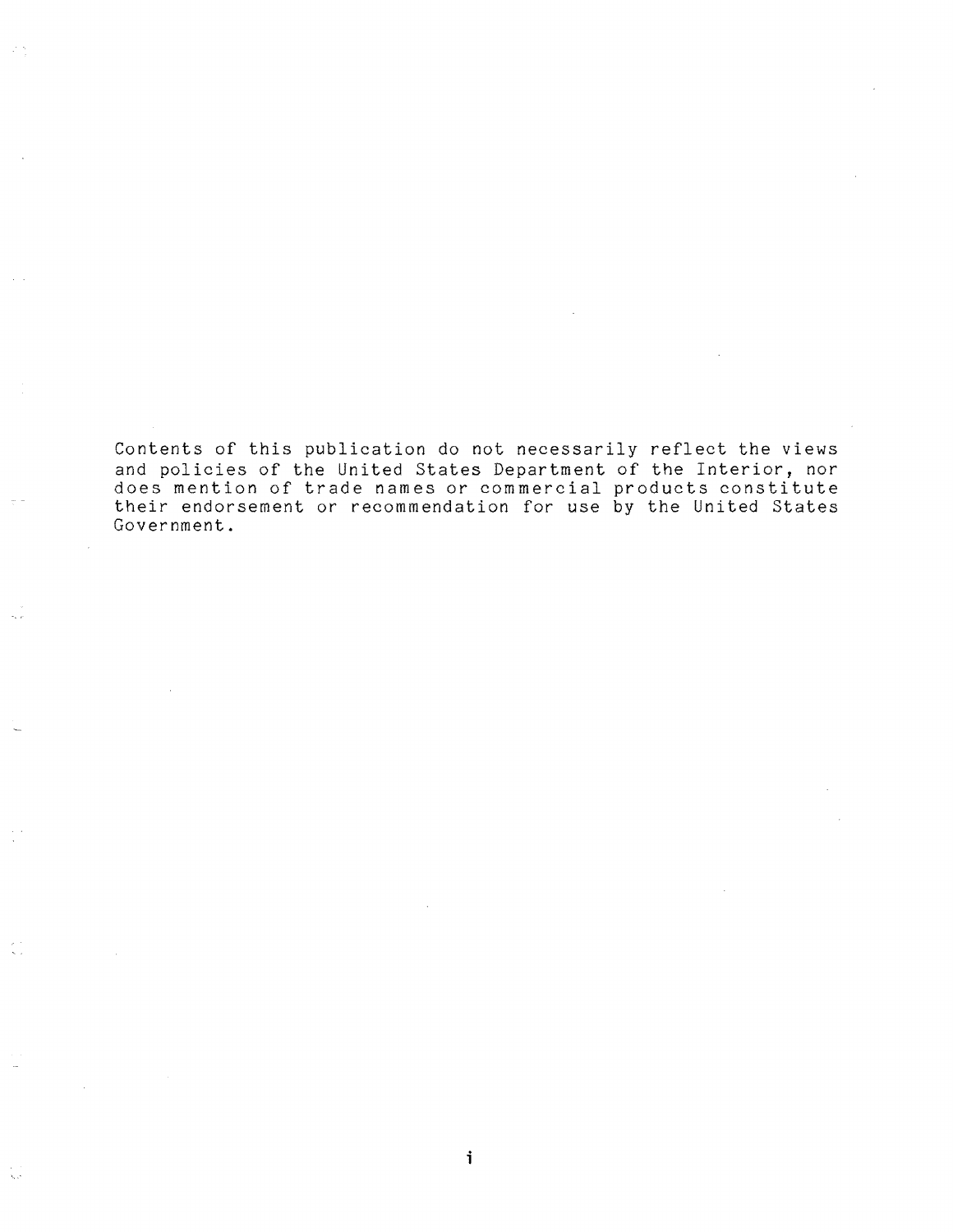#### ABSTRACT

Brown trout daily activities were divided into two broad categories, resting and feeding, and the population was divided into three size groups (one of which is reported on here), based on the timing and location of these activities. Microhabitat components, measured previously in four rivers at sites occupied by fish, were utilized to develop usable component ranges for by itsn, were utifized to develop dsable component ranges for<br>each size group and activity to illustrate the breadth of each size group and activity to fifustrate the breadth of<br>component values utilized out of the total range available. Microhabitat is thus described as a range of numerical values for each component of a specific set of components.

A go meter section of the Blacksmith Fork River in northern Utah was mapped by measuring depth, current velocity and light. A scuba diver searched the area, locating and identifying brown trout according to size group and activity. A comparison of fish locations with the maps indicates the maps correctly identified a high percentage of the sites occupied by brown trout. A chisquare test of the probability of uniform distribution of fish was significant for both feeding and resting sites.

Microhabitat components which most effectively regulate brown trout distribution in this type of intermountain stream can thus be described and measured, and used to estimate the proportion of a stream which is habitable. These quantified components should enable the designing of stream channel alterations to provide proper trout microhabitat.

#### INTRODUCTION

Growing environmental concern is leading to rigid requirements for protecting the environment. Design criteria are proposed to protect natural stream habitats against the adverse effects of water resources development, but their ability to insure the desired protection is severely limited by lack of information on how proposed development plans will affect the environment. As a result, many plans that would generate substantial economic benefit have been unnecessarily delayed, interrupted, or even abandoned, not because they would actually lead to environmental harm but rather because of the inability to be sure that irreparable harm would not occur.

Much of the past environmental opposition to water resources development has been generated because project planners failed to deal adequately with environmental considerations. A principal reason was that they did not know how. A logical approach to environmental protection in the situation where a project threatens stream channel conditions (all projects that add or subtract from stream flow or change the channel cross section do so to some extent) is either to leave sufficient habitat, after completion of a project, to support an adequate population of the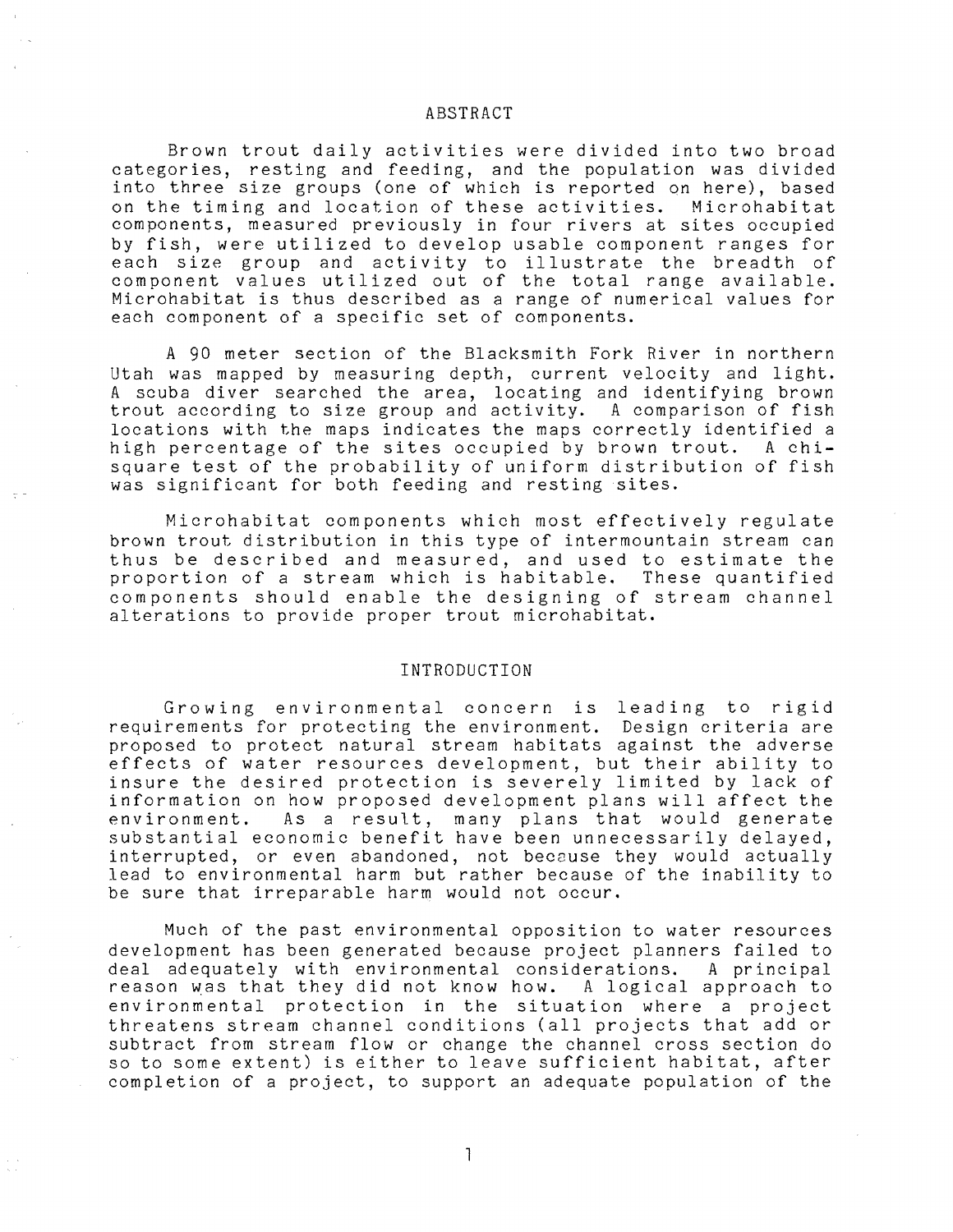desired fish or to replace habitat eliminated by the project. Unfortunately, we do not have working specifications to define adequacy for habitat protection or replacement design.

For example, the information on habitat protection for brown trout is presented in general terms like cover, adequate depth, moderate current and suitable bottom. Given this lack of specificity, it is not surprising that effective designs have not been incorporated into project planning.

However, quantitative descriptions can be scientifically developed to define precisely what comprises adequate fish habitat. Ranges and means for such parameters as water velocity, depth, and light permit design of projects which keep these parameters within an acceptable range and hence are less detrimental, or even beneficial to valuable target species such as brown trout. Measurements of habitat characteristics where trout are found need to be evaluated to determine how applicable they may be in establishing design criteria for environmental protection. How many locations in a stream would have similar habitat values yet no trout? Are there other values, as yet unrecognized, which also must be measured? Does the present list of values apply well enough to be used in planning for future water-related projects?

To answer the above questions we must examine a variety of types of stream habitat, plot the distribution of values of each parameter, and the distribution of fish in relation to the parameters. A moderate to high proportion of the fish in "desirable" sites would indicate good predictability, while few or none would indicate either poor predictability or an<br>incomplete description of what comprises habitat. If incomplete description of what comprises habitat. microhabitat requirements are to be used in planning and designing water-related projects, reliability and predictability must be assured.

#### Problem Statement

Virtually all studies conducted to evaluate the effects of modification of trout habitat by such actions as channelization, drastic increases or decreases in flow, large additions of silt, changing the sinuousity or cross sectional shape or proportion or increasing the slope, and thus current velocity, by shortening the stream have shown a decrease in numbers of fish (Wydoski and Helm 1980). This decrease ranges from about 50 to more than 90 percent fewer fish in altered than good habitat. The very small fish usually are unable to survive in such modified habitats, so natural reproduction is greatly reduced. Very large fish can leave the modified area and compete successfully for space in better habitat. This leaves a few fish of intermediate size to occupy the remaining acceptable habitat.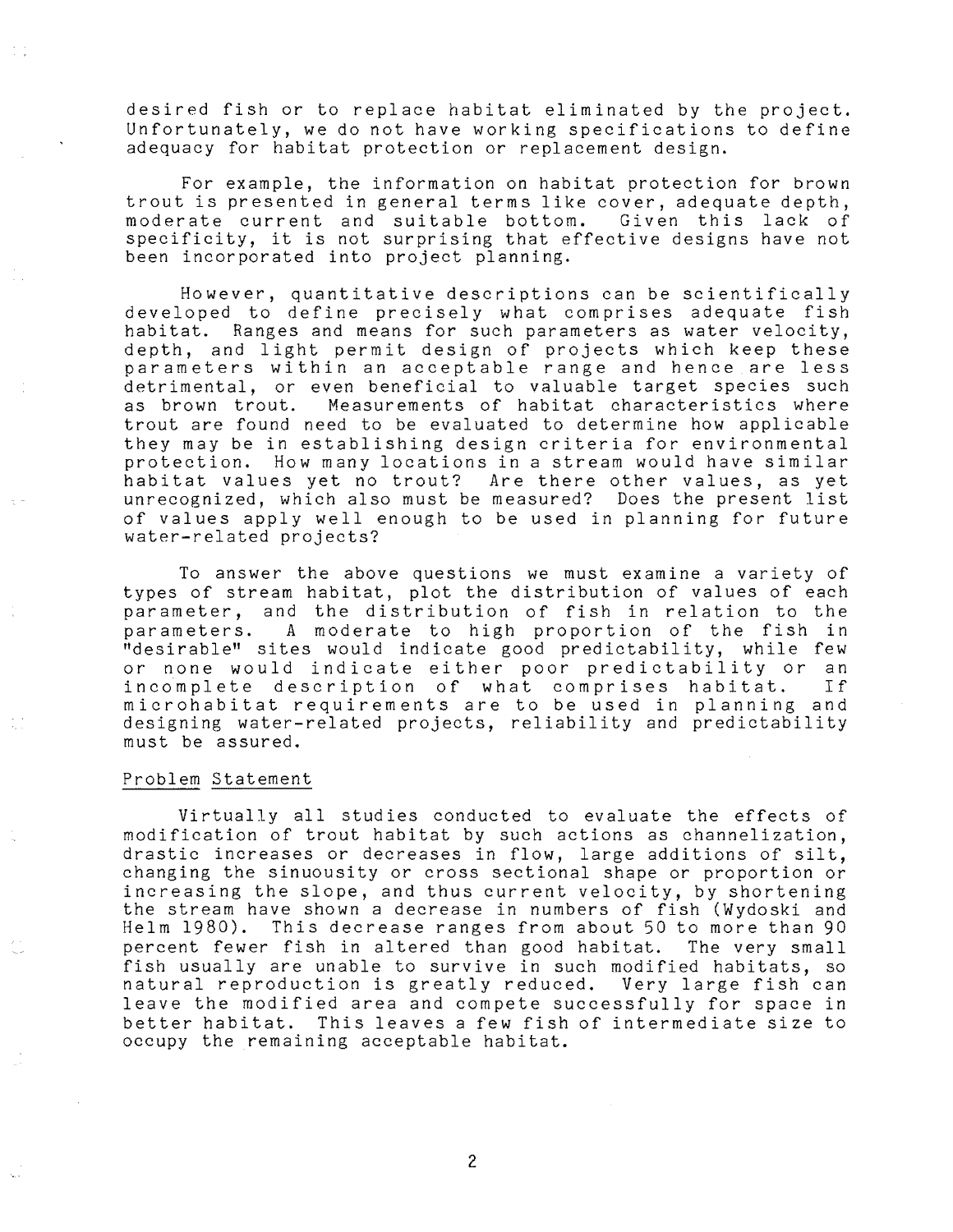Considerable emphasis is being placed on development of component suitability ranges to define the various microhabitat<br>components important to fish. Refinement and validation of these Refinement and validation of these component ranges prior to their use is essential. Definitions of the acceptable ranges of the various components will permit application in planning projects which would otherwise harm the natural habitat of these fish.

Once the hydraulic characteristics of good habitat are known, engineers can design changes to channels and rates of flow within the channels to conform to the desired characteristics. In this way project objectives can be achieved simultaneously<br>with protection of the environment. With quantitative with protection of the environment. microhabitat definitions available, planners can determine which alternatives are least damaging to the environment, and what kinds of special treatment would provide the proper ranges of desirable microhabitat components. The objective of this study was to determine the specific microhabitat requirements of brown trout in a stream environment as a necessary first step in developing criteria for environmental protection that can be used in the design of water resource projects and the formulation of management plans.

#### Generalized Daily Routines for Brown Trout

Beginning at a fundamental level, what do brown trout do each day? A knowledge of their activities should lead to a<br>better understanding of their habitat requirements. Adults feed better understanding of their habitat requirements. most intensively during crepuscular periods and darkness. They are less active during daylight, spending much of their time resting in regions of low current velocity and dim light (Gosse 1981).

Subadults (sexually immature) and age 0 (less than 1 year old) fish feed during periods and/or in locations which minimize contact with the adults. Interactions between subadults and adults are usually competitive in nature, with the dominant adults merely chasing the smaller fish out of the choice feeding stations. Interactions between age 0 fish and adults may be quite different. Many adult brown trout will feed on unwary age  $\overline{0}$  browns if the opportunity arises. As a consequence, age  $0$  fish and many subadults feed during daylight, occupying areas with higher light intensities than generally occupied by adults (Gosse 1981, Gosse and Helm 1979),

Such activity patterns would find adults moving from regions of low velocity, deeply shaded and often shallow water where they have been resting, into somewhat faster water to feed, and back to resting habitat again one or more times each 24 hours. Although there are no specific measurements of the distances these fish will travel between resting and feeding sites, they must be within the movement radius of the fish (Baldes and Vincent 1969), and circumstantial evidence suggests a maximum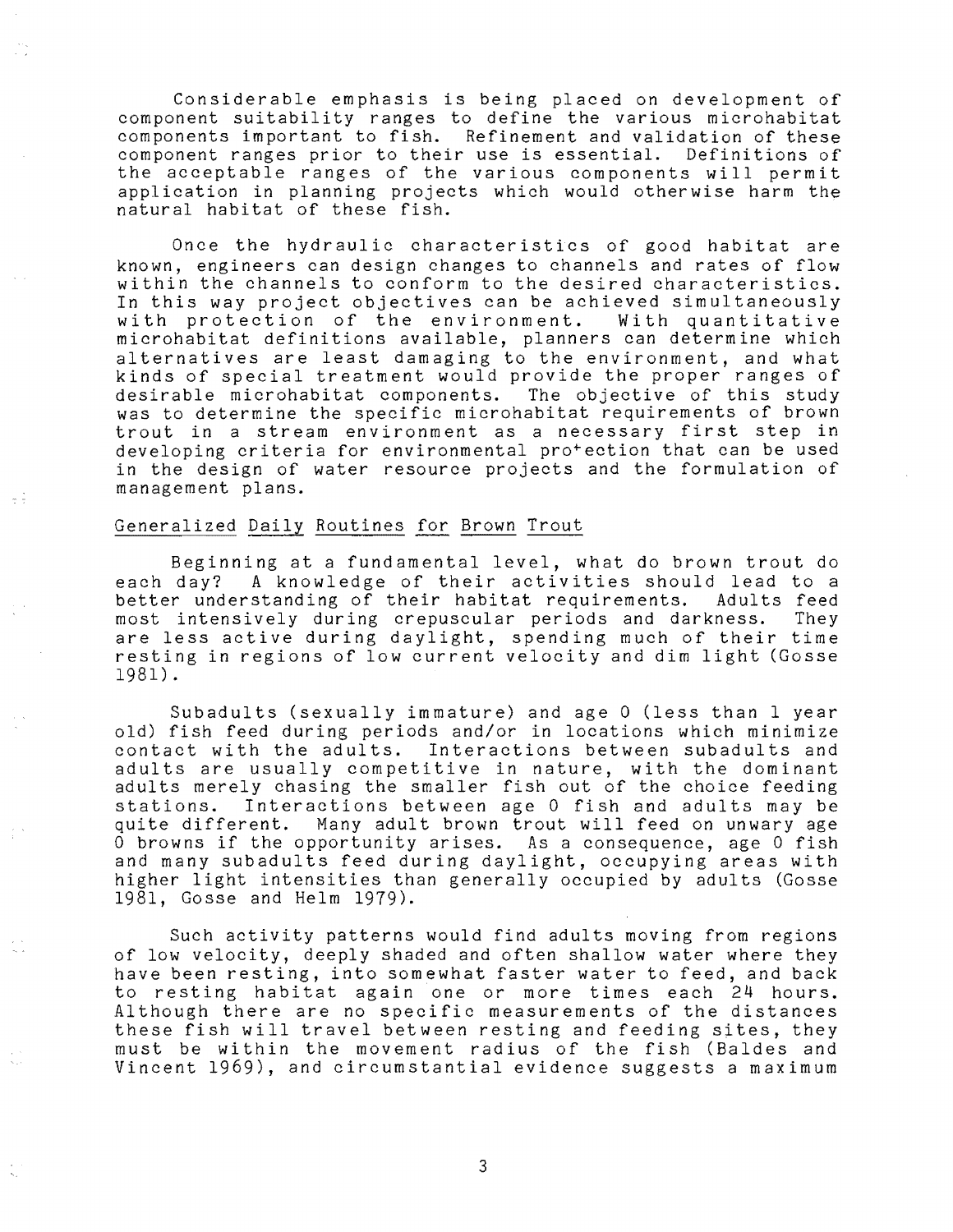distance much less than 100 meters (Gosse 1981). Subadults occupy much the same total habitat, but by a temporal adjustment avoid direct spatial competition.

Age 0 fish have greater limitations on their habitat than do adults and subadults. Distances between resting and feeding addres and subaddres. This ances seeween reserng and recurns<br>areas must be shorter, and resting areas must have either structural complexity (interspersion of habitat components - refuges, depth, light) (Fraser and Cerri 1982) or shallow water depths where predaceous adults seldom venture (Gosse and Helm 1979).

#### Quantifying Habitat

Three primary elements in the process of quantifying habitat for a species are:

- a) Separation of that fish population into size groups, classified according to behavioral differences,
- b) Identification of the various activities which compose the daily routine for each size group, and
- c) Identification of seasonal differences in their activities.

Microhabitat components measured at the sites occupied by fish describe numerically the microhabitat utilized by each size group for each of the various activities. The variation in measurements can be used to define a usable range (Voos 1981, Helm and Gosse 1982) for each activity and each age group for each component. These usable ranges illustrate the breadth of component values utilized in comparison to the total range of available component values. Microhabitat can thus be described as a range of numerical values for each component of a specific set of components. There is no evidence that the range for one component will be affected by the range selected for some other component.

In this procedure, the fish play an active role in establishing the quantitative description of their microhabitat, and subjective categorization of stream features is eliminated. There is still a subjective element in designating the bounds of usable habitat for each component, but the degree of subjectivity is red uced.

Data collected at sites occupied by fish, provide a range of values for each component for each activity over which each size<br>group of fish was found in a number of streams. Usable group of fish was found in a number of streams. microhabitat may be defined as that range of a component selected by some percentage (say 70 or 80) of the fish. Since there may be some variation in both the mean and the range of values for each component from stream to stream, component values within the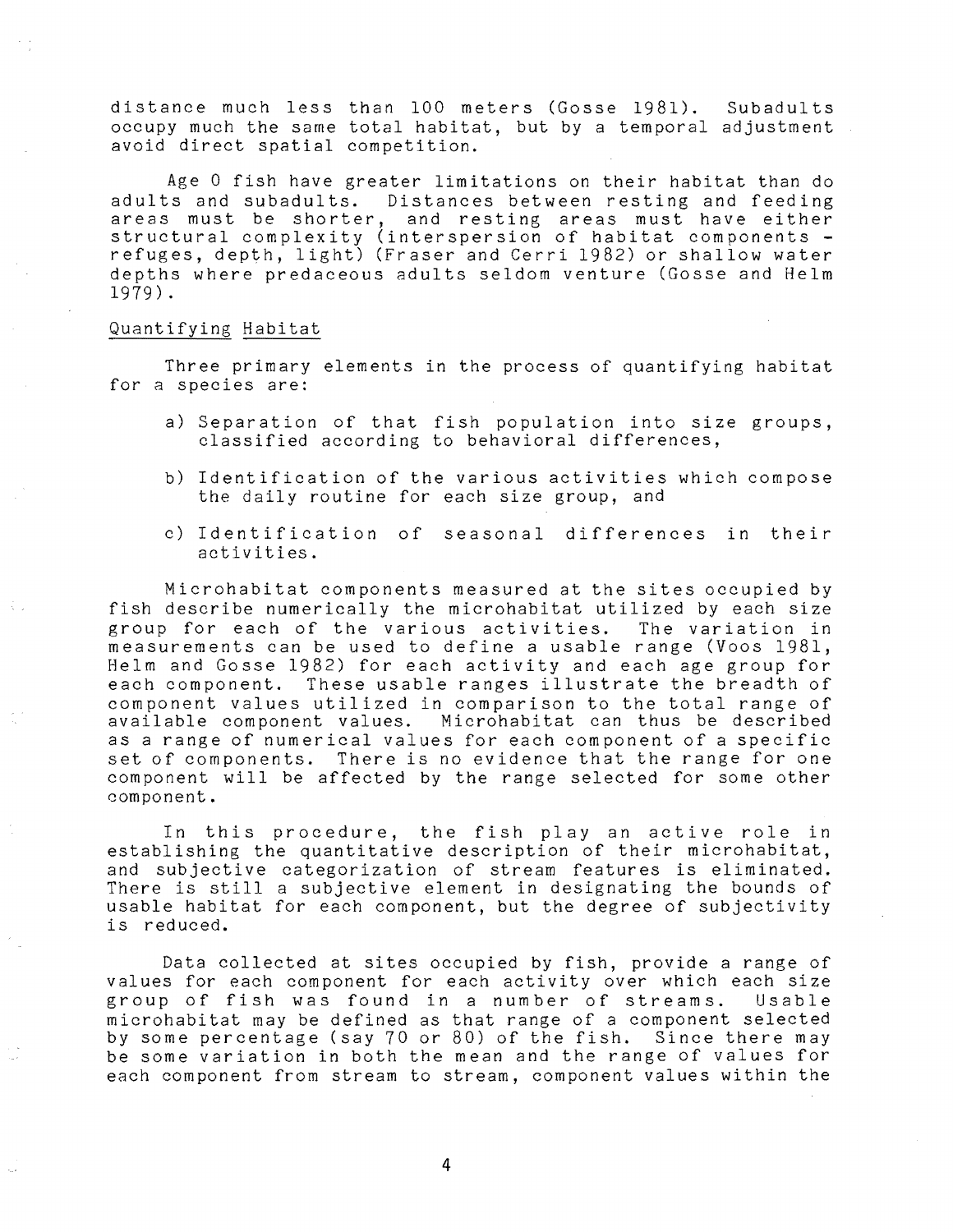range should be equally weighted in computing microhabitat values. Values outside the range should be assigned a value of zero.

Once the ranges of usable values for the important components are established, potential brown trout microhabitat may be identified by measuring the various components at intervals along cross-stream transects. Stream means, **Le.,** mean depth and mean velocity for locations on a transect do not describe the microhabitat actually occupied by the trout. To be applicable, measurements must be made at depths in the water column similar to those occupied by fish, and related to fish size and activity. A limited number of components, measured in this fashion, may be adequate to describe brown trout microhabitat.

# Predicting Brown Trout Distribution From Microhabitat<br>Measurements

With the usable ranges for depth, fish velocity and light which had been developed by measuring microhabitat occupied by fish in four rivers in two river systems (Table 1 and Appendix), the utility of a component map to predict correctly the distribution of brown trout can be tested. A 90 m section of the Blacksmith Fork River in northern Utah was mapped, utilizing a transect spacing of two meters in reaches of non-uniform conformation, and four meters where the channel section was relatively uniform. Total stream depth and current velocity and light intensity at fish depth were measured at half-meter intervals along each transect. Maps were then constructed depicting the areas usable for resting and for feeding trout (Gosse 1981). Usable habitat components were depths greater than absection. Consider this componence were depoint greater than 20 cm, current velocity less than 24cm sec<sup>-1</sup> (for resting trout) and less than 45 cm sec<sup>-1</sup> (for feeding trout), and light intensities less than 5 percent of incident (for resting trout) and less than 50 percent (for feeding trout). Upper limits for fish velocity and light ranges were the mean plus one standard deviation (Table **1).** 

A modified scuba technique (Gosse and Helm 1982) was used to locate brown trout in the reach of stream studied. A series of 15 dives over a 35 day period insured coverage of all parts of 15 dives over a 35 day period insured coverage of all parts of<br>the area. Stream discharge varied little during this period. Some 116 brown trout were observed and measured at 68 locations. The same component measurements mentioned above were made at the location of each fish sighted. Fish locations for various activities and fish sizes were then transferred to maps. Finally, fish location maps were overlayed on maps of depth, current velocity and light intensity.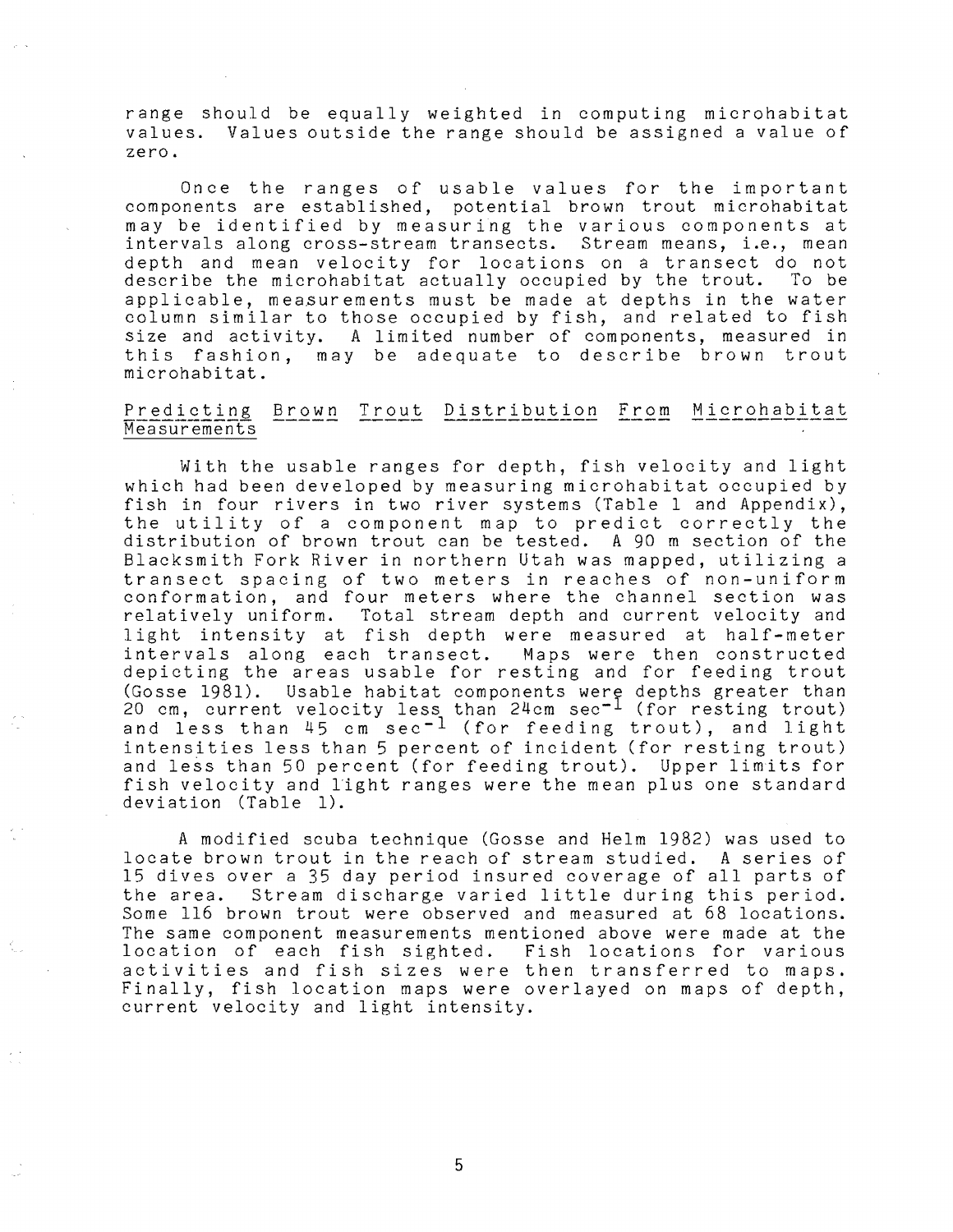|                                     | Activity |         |         |  |
|-------------------------------------|----------|---------|---------|--|
| Component                           | Logan    | Provo   | Logan   |  |
|                                     | Feeding  | Feeding | Resting |  |
| Sample size                         | 20       | 57      | 222     |  |
| Fish velocity                       | 21       | 30      | 15      |  |
| $(\text{cm/s})$                     | (7.8)    | (15.1)  | (9.4)   |  |
| Mean velocity                       | 43       | 43      | 27      |  |
| $(\text{cm/s})$                     | (25.3)   | (22.9)  | (16.6)  |  |
| Water depth                         | 106      | 168     | 88      |  |
| (c <sub>m</sub> )                   | (28.1)   | (77.0)  | (62.5)  |  |
| Overhead light<br>(% full sunlight) | 7.4      | 13.0    | 1.2     |  |
| lower                               | 5        | 10      | 0.01    |  |
| upper                               | 50       | 50      | 5       |  |

Table 1. Mean values with standard deviations ( ) for selected components describing adult brown trout microhabitat in· the Logan and Provo River systems.<sup>a,b</sup>

a<sub>Overhead light is presented with the upper and lower 80 percent</sub> range.

<sup>D</sup>From Gosse 1981.

Most fish observed were in areas identified as usable habitat (Figure 1). Predicting usable microhabitat from usable component ranges is not expected to be perfect. Usable microhabitat, as used here, is within the range of a component selected by a large majority of the fish observed; some fish choose sites outside the range.

Examination of the components measured at sites occupied by resting brown trout compared to component values previously mapped for those sites (Table 2) indicated that a high percentage of the sites occupied by brown trout were identified as usable habitat on the map, but other sites shown as unacceptable on the map proved acceptable according to measurements made at fish sites. Seventeen of 19 occupied sites were in usable component ranges for resting trout, although only 14 of those 19 sites were so mapped. Thus the map showed 5 of 19 sites (26%) in unusable microhabitat, when in reality only 2 of 19 (11%) were so<br>situated, for a mapping error of 3/19 or 16 percent. The situated, for a mapping error of 3/19 or 16 percent.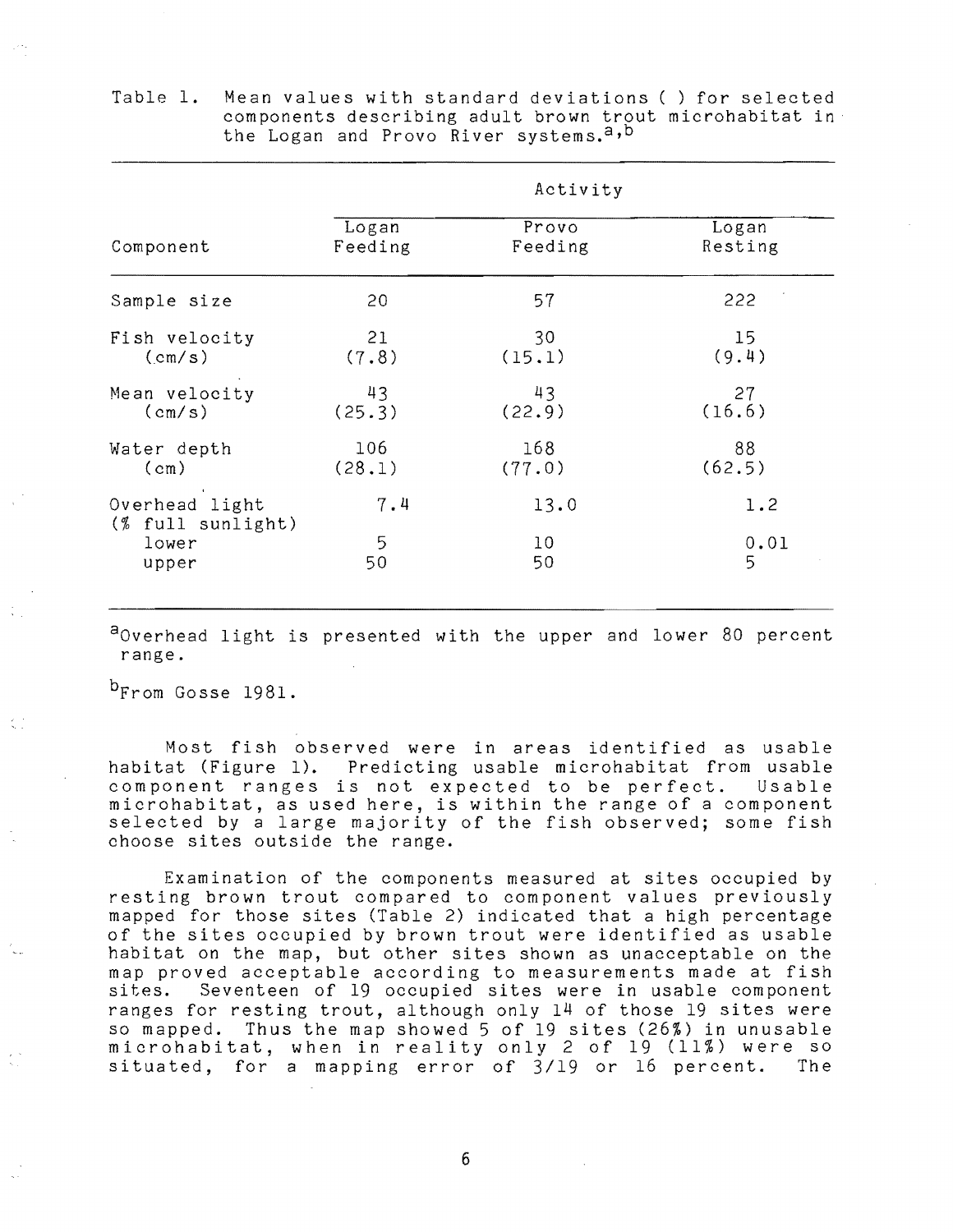incorrectly identified sites were situated between transects, and an increased mapping intensity would be required to reduce this error.



Figure 1. Feeding brown trout locations (dots) in the Blacksmith Fork, Utah. Hatched areas represent regions where depth, velocity and/or light were outside the defined suitable ranges.

Altogether 45 of 49 sites occupied by feeding trout were in usable component ranges, although only 37 of the 49 sites were so mapped. In this case the map showed 12 of 49 sites (25%) in unusable microhabitat, when by measurement only 4 of 49 (8%) were so situated, for a mapping error of 8/49 or 16 percent. For both resting and feeding fish, mapped microhabitat components correctly identified brown trout locations with an accuracy of 84 percent.

There is the possibility that fish were not actually selecting locations based on microhabitat component values, but instead were located randomly in the stream, in proportion to the amount of usable and unusable microhabitat. A chi-square test of the hypothesis that sites were distributed uniformly in the study area, that is, proportionally in both usable and unusable microhabitat, was significant (p < 0.01) for both feeding and micromabitat, was significant (p < 0.01) for both reeding and<br>resting sites (Table 3). This indicates that random resting sites (Table 3).<br>distribution is very unlikely.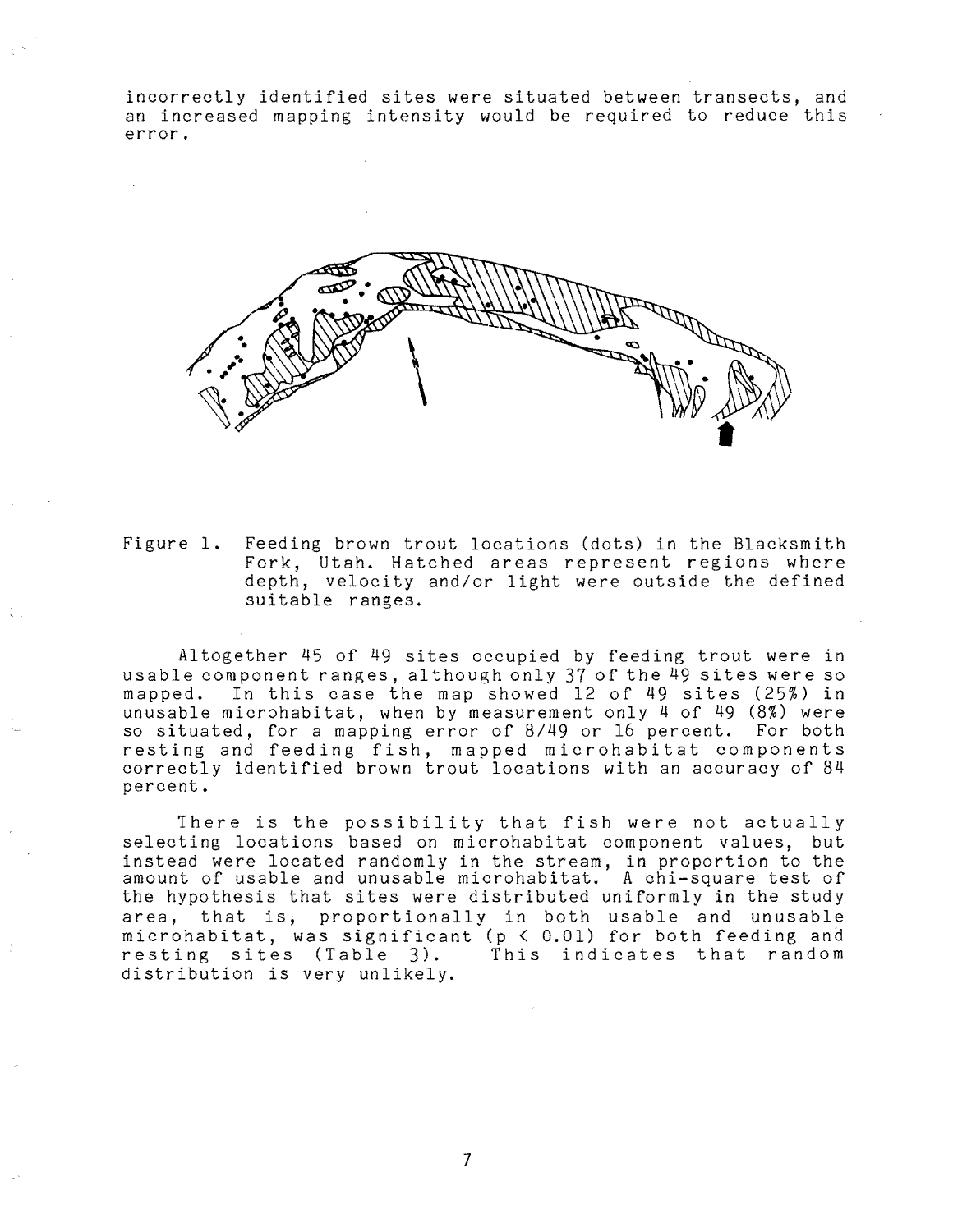|                  | RESTING                  |                         |  |
|------------------|--------------------------|-------------------------|--|
| Current Velocity | Light                    |                         |  |
| cm $sec^{-1}$    | $0 - 5$ % of<br>incident | above 5% of<br>incident |  |
| $0 - 24$         | $14/17$ <sup>1</sup>     | 4/1                     |  |
| Above 24         | 0/1                      | 1/0                     |  |
|                  | FEEDING                  |                         |  |

Table 2. Habitat components at sites occupied by brown trout compared to components as mapped at those locations.

Current Velocity

cm  $sec^{-1}$ 0-15 16-30 31-45 Above 45 0-50% of incident *15/20 12/20 10/5 511*  above 50% incident  $1/1$ *112 2/0 3/0* 

Light

 $1$ Values above the diagonal line are the number of occupied sites which were located in the designated component ranges on the map; below the line the number of occupied sites which were located in the designated component ranges according to<br>measurements at each site regardless of map location. Usable measurements at each site regardless of map location. microhabitat values are underlined. All fish were in usable depths.

Table 3. Comparison between distribution of brown trout and of usable and unusable habitat.

| Activity | Chi-Square | Ρ             |
|----------|------------|---------------|
| Feeding  | 31.2       | less than .01 |
| Resting  | 98.9       | less than .01 |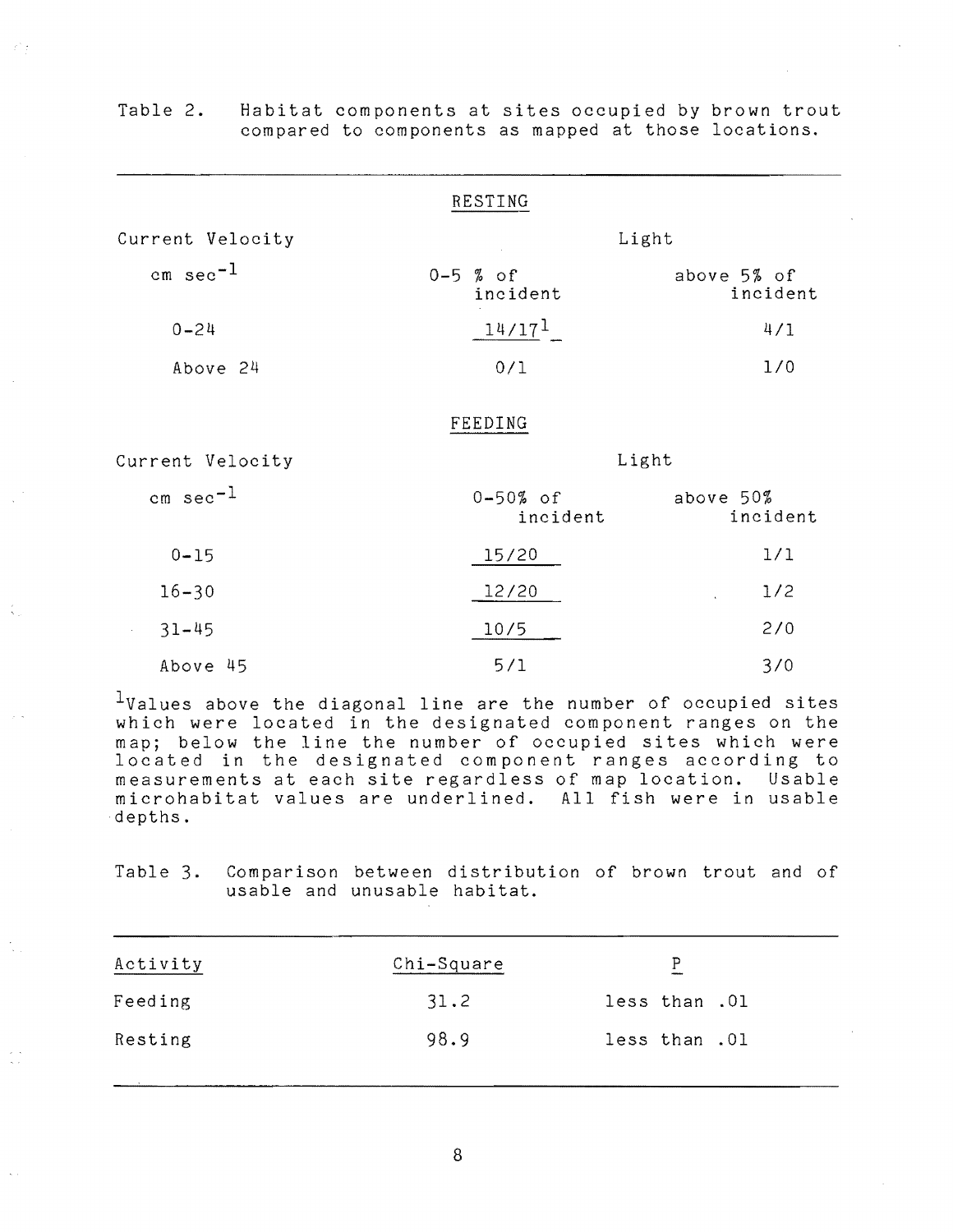Increasing the resting fish velocity and light ranges by as little as 6 cm/second for current velocity and 20 percent for light would change the classification of three (16%) fish locations. Increasing the ranges for feeding fish by 6 cm/second for current velocity and 15 percent for light would change the classification of 7 (14%) fish locations. Thus the ranges of the physical components which are considered usable have a marked effect on the extent of the area classified as usable habitat.

According to the usable ranges, a portion of the depth and current ranges occupied by resting trout are also satisfactory<br>for feeding trout. Light ranges however do not overlap. Fish for feeding trout. Light ranges however do not overlap. were seldom found feeding in resting microhabitat. Areas of both very low current velocity and light intensity, typically close to the stream bank where brushy vegetation extended closely over and often into water of 20 cm or more in depth are ideal resting microhabitat.

Brown trout were not uniformly distributed throughout the microhabitat classified as usable. This may indicate that some unmeasured component influences selection of sites within usable areas. We do not yet know enough about the utilization of habitat, and the affect of small differenes in component values to explain this.

Feeding and resting microhabitat in two contrasting sections of river were compared. The area discussed above was section one, and a nearby area 56 m long was section two. Section one had 8.2 percent resting microhabitat, 59.3 percent feeding microhabitat and a trout population density of 726 fish larger than age 0 per 160 m of stream. Section two had no resting than age 0 per 160 m of stream. Section two had no resting<br>microhabitat, only 11.8 percent feeding microhabitat and a trout density of 101 per 160 **m.** The combination of five times the amount of feeding microhabitat plus an apparently adequate amount of resting microhabitat supported a population density seven times greater in section one than in section two.

#### Implications

It is clear that brown trout selectively occupy and utilize a predictable portion of the total range of microhabitat a predictable portion of the total range of micronabitat<br>components available to them. Further, given reliable suitability ranges, microhahitat components can be measured in a stream to determine the amount of usable habitat. If such evaluations are performed on streams where population densities are known, a relationship between the proportion of usable area and fish density can be derived.

The applicability of suitability ranges derived from one region for use in another is not yet known. To be generally useful such information should be widely applicable, but considerable variability from region to region, or stream type to stream type would decrease the accuracy of evaluation in anyone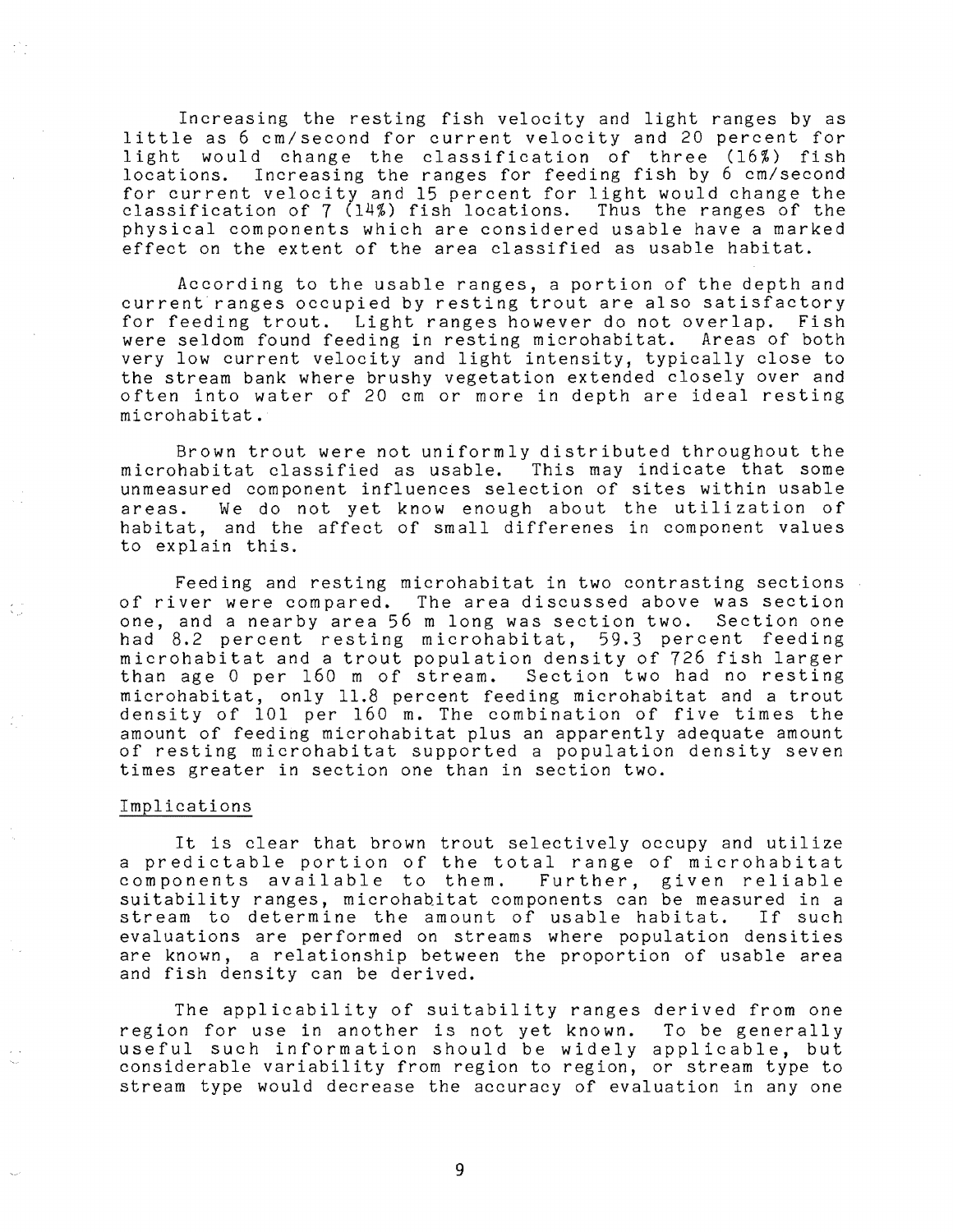region or stream type. Such a determination must await further testing.

The mapping procedures described here, such as two meter spacing between transects, would not be suitable for practical applications. Some practical projections can be made, however. Spacing transects more than 10 meters apart produced maps with insufficient detail to identify accurately the microhabitat between transects, as did spacing measurements at more than two meter intervals along transects on this 13 meter wide stream. Transect spacing was not critical for calculating the amount of usable habitat however, so long as a sufficient number (five or more) of randomly selected transects was used, because such sampling utilizes only information on the transects and the area between transects is ignored.

#### Literature Cited

- Baldes, R.J. and R.E. Vincent. 1969. Physical parameters of microhabitat occupied by brown trout in an experimental flume. Transactions of the American Fisheries Society 98:230-238.
- Fraser, D.F. and R.D. Cerri. 1982. Experimental evaluation of predator-prey relationships in a patchy environment :<br>consequences for habitat use patterns in minnows. Ecology consequences for habitat use patterns in minnows. 63:307-313.
- Gosse, J.C. 1981. Brown trout (Salmo trutta) response to stream channel alterations, their microhabitat requirements, and a method for determining microhabitat in lotic systems. Doctoral dissertation. Utah State University, Logan, Utah, U.S.A.
- Gosse, J.C. and W.T. Helm. 1979. Effects of flow alterations on brown trout microhabitat in the Provo River. Final report to U.S. Bureau of Reclamation, Salt Lake City, Utah, U.S.A.
- Gosse, J.C. and W.T. Helm. 1982. A method for measuring microhabitat components for lotic fishes and its application with regard to brown trout. Proceedings of the Symposium on Acquisition and Utiliziation of Aquatic Habitat Inventory Information. American Fisheries Society. In Press.
- Helm, W.T., J.C. Gosse and J. Bich. 1982. Life history, microhabitat and habitat evaluation systems. Proceedings of the Symposium on Acquisition and Utilization of Aquatic Habitat Inventory Information. American Fisheries Society. In Press.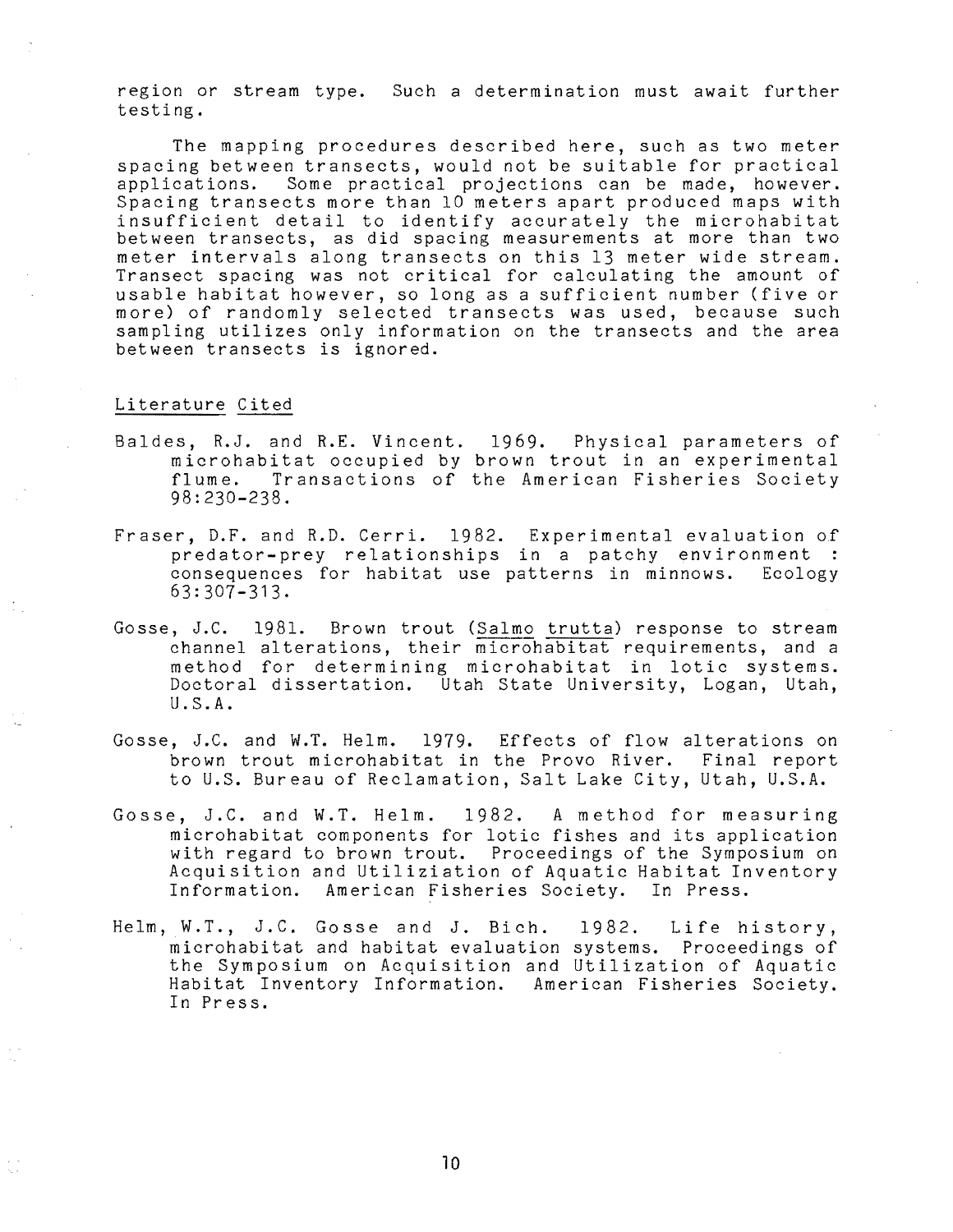Wydoski, R.S. and W.T. Helm. 1980. Effects of alterations to low gradient reaches of Utah Streams. U.S. Fish and Wildlife Services, FWS/OBS-80/14, Kearneysville, West Virginia, U.S.A.

#### Other References

There is considerable literature on the relationship between habitat and fish. Some of the important papers include:

- Anonymous. 1977. Quarterly progress reports, October to December, 1976, of research administered by the stream alteration program, Office of Biological Services, U.S. Fish and Wildlife Service. This refers to 18 projects.
- Bjorn, T.C. 1971. Trout and salmon movements in two Idaho streams as related to temperature, food, streamflow, cover, and population density. Trans. Am. Fish. Soc. 100(3):423- 428.
- Boussu, M. 1954. Relationship between trout populations and cover on a small stream. J. Wildl. Manage. 18:229-239.
- Butler, R.L. and V.M. Hawthorne. 1968. The reactions of dominant trout to changes in overhead artificial cover. Trans. Am. Fish. Soc. 97(1):37-41.
- Edmundson, L, F.E. Everest, and D.W. Chapman. 1968. Permanence of station in juvenile chinook salmon and steelhead trout. J. Fish Res. Bd. Canada 25(7):1453-1464.
- Elser, A.A. 1968. Fish populations of a trout stream in relation to major habitat zones and channel alterations. Trans. Am. Fish. Soc. 97(4):389-397.
- Etnier, D.A. 1972. The effect of annual rechanneling on a stream fish population. Trans. Am. Fish. Soc. 101(2):372- 375.
- Horner, N. and T.C. Bjorn. 1976. Survival, behavior and density of trout and salmon fry in streams. Contribution No. 56, Forest, Wildl. and Range Experiment Station, University of Idaho, Moscow. 38 pp.
- Lewis, S. 1969. Physical factors influencing fish populations in pools of a trout stream. Trans. Am. Fish Soc. 98(1):14- 19.
- Lorz, H. 1974. Ecology and management of brown trout in the Little Deschutes River. Oregon Wild1. Comm., Fish. Res. Rep. No.8. 51 pp.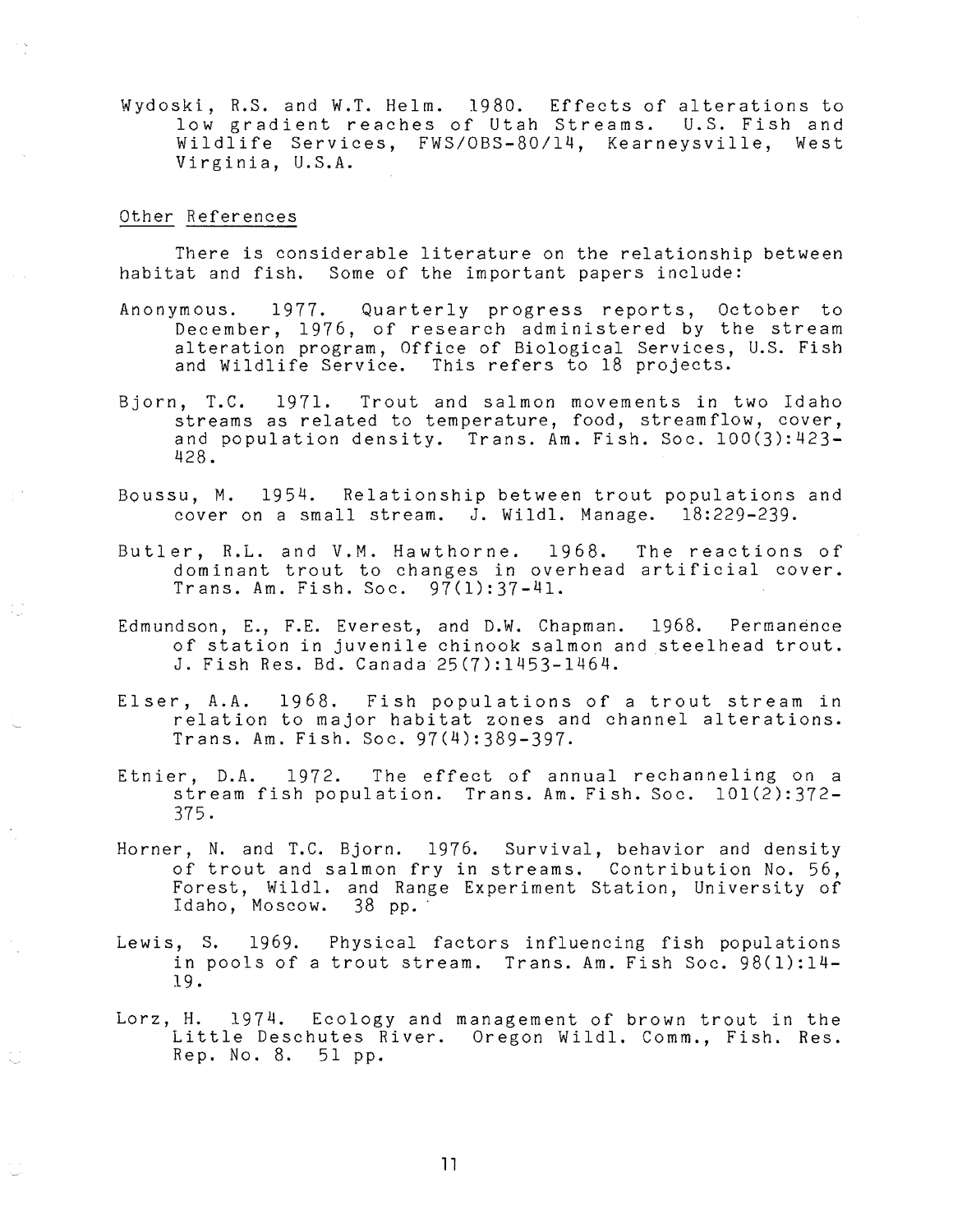- Lowry, G.R. 1971. Effects of habitat alteration on brown trout in McKenzie Creek, Wisconsin. Wisconsin Dept. Natural Res. Rep. 70. 27 pp.
- Peters, J.C. and W. Alvord. 1964. Man-made channel alterations in thirteen Montana streams and rivers. Trans. 29th N. A. Wildl. and Nat. Res. Conf. pp 93-102.
- Salevurakis, J.M. 1974. Rates of food digestion by brown trout (Salmo trutta) in Blacksmith Fork River, Utah. M.S. Thesis. Utah-State University, Logan. 50 pp.
- Whitney, A.N. and J.E. Bailey. 1959. Detrimental effects of highway construction on a Montana stream. Trans. Am. Fish. Soc. 88(1):72-73.

In addition the Instream Flow Group of the U. S. Fish and Wildlife Service in Fort Collins has issued electivity curves and tables of parameter values related to a number of species of fish, including brown trout.

#### APPENDIX

Table 1. Mean values for selected parameters describing brown trout microhabitat in the Logan and Provo River systems. a

|                                                    | Logan River      |                  | Provo River |  |
|----------------------------------------------------|------------------|------------------|-------------|--|
| Parameter                                          | Feeding          | Resting          | Feeding     |  |
| Sample size                                        | 20               | 222              | 57          |  |
| Fish velocity<br>$(\text{cm/s})$                   | 21<br>$\epsilon$ | 15               | 30          |  |
| Water depth<br>(cm)                                | 106              | 88               | 168         |  |
| Overhead light                                     | 7.4              | 1.2              | 13.0        |  |
| $( %$ full sunlight)<br>range-lower<br>range-upper | 50               | $\frac{0.01}{5}$ | 10<br>50    |  |

ADULT